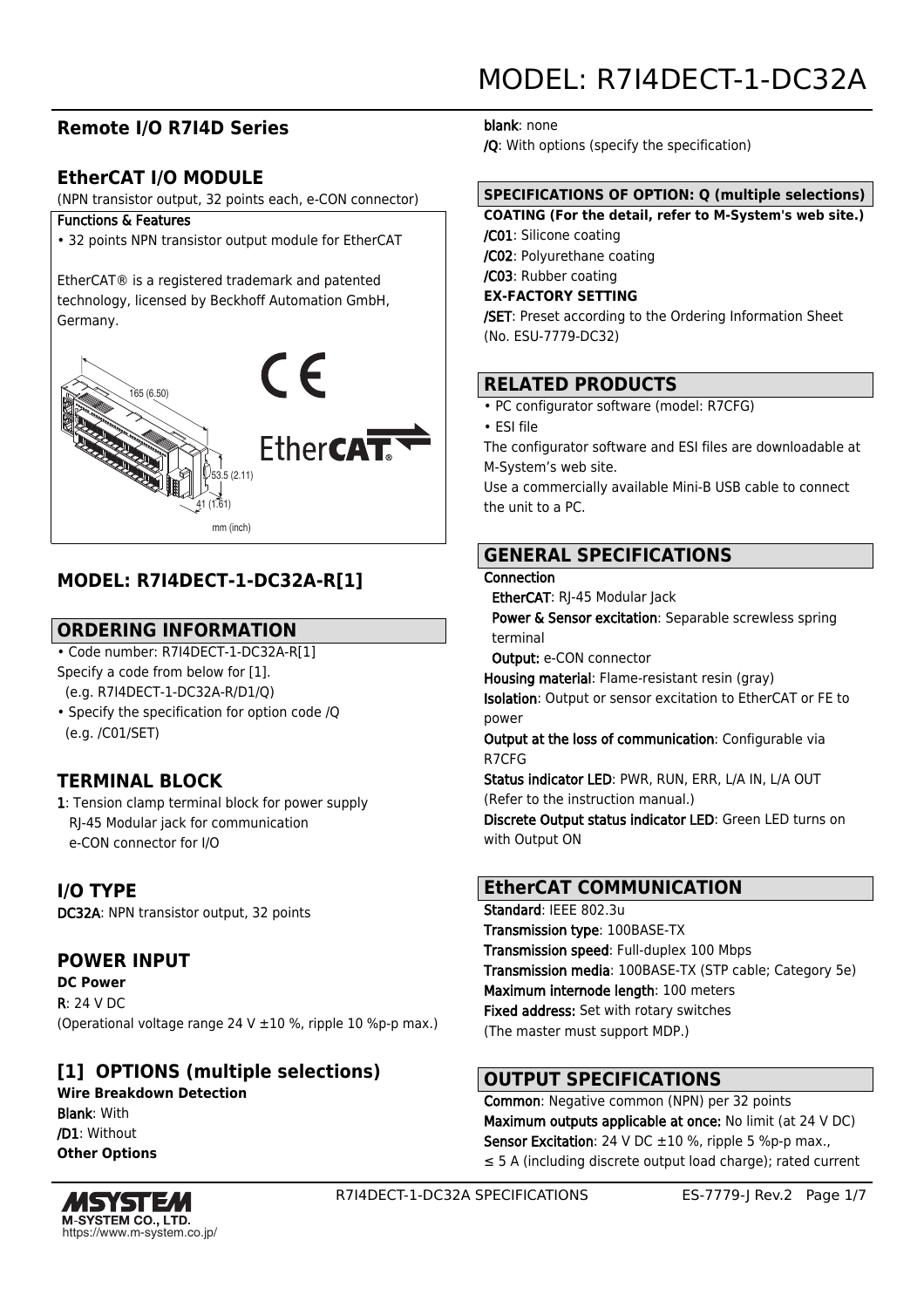#### 8 A

Rated output current: 0.2 A per point, 3.2 A per common Residual voltage: ≤ 1.2 V

#### Leakage current:

With wire breakdown detection:  $\leq 0.7$  mA Without wire breakdown detection:  $\leq 0.1$  mA

ON delay:  $\leq 0.2$  msec.

#### OFF delay:  $\leq 0.5$  msec.

Overload current protection function: Turns OFF the outputs when overcurrent is detected

Overheat protection function: Turns OFF the outputs when overheat is detected

Diagnostic function: When the overcurrent, overheat and open load (disconnection) are detected, notifies to the

status bit of upper input area. Refer to the users manual for details

Note: Status is disabled with option code: /D1 (without wire breakdown detection).

(When driving an inductive load, connect a diode in parallel with the load.)

#### **INSTALLATION**

Current consumption •DC at 24 V DC: Approx. 55 mA Operating temperature: -10 to +55°C (14 to 131°F) Storage temperature: -20 to +65°C (-4 to +149°F) Operating humidity: 30 to 90 %RH (non-condensing) Atmosphere: No corrosive gas or heavy dust Mounting: Surface or DIN rail (35 mm rail) Weight: 180 g (0.40 lb)

#### **PERFORMANCE**

Insulation resistance: ≥ 100 MΩ with 500 V DC Dielectric strength: 1500 V AC @ 1 minute (output or sensor excitaion toEtherCAT or FE to power)

### **STANDARDS & APPROVALS**

#### EU conformity:

EMC Directive EMI EN 61000-6-4 EMS EN 61000-6-2 RoHS Directive

### **FUNCTIONS**

#### ■ WIRE BREAKDOWN DETECTION

The function to notifies to the status bit of upper input area in case of open load (disconnection) of discrete output is detected.

Connect output load under 10 kΩ.

Pull-down resister is mounted to detect disconnection so



weak leakage current flows even when the output is OFF. Status bit is disabled and pull-down resister is not mounted with option code: /D1 (withourt wire breakdown detection).

### **PC CONFIGURATOR**

The following parameters can be set with using PC Configurator Software (model: R7CFG) Refer to the users manual for the R7CFG for detailed operation of the software program.

#### ■ **CHANNEL INDIVIDUAL SETTING**

| <b>PARAMETER</b> | <b>SETTING RANGE</b>                 | <b>DEFAULT</b> |
|------------------|--------------------------------------|----------------|
| Unused setting   | CH enabled, CH disabled   CH enabled |                |
| (output only)    |                                      |                |

#### ■ **CHANNEL BATCH SETTING**

| <b>PARAMETER</b> | <b>SETTING RANGE</b> | <b>DEFAULT</b> |
|------------------|----------------------|----------------|
| Output at        | Output hold,         | Output hold    |
| communication    | Output clear         |                |
| error            |                      |                |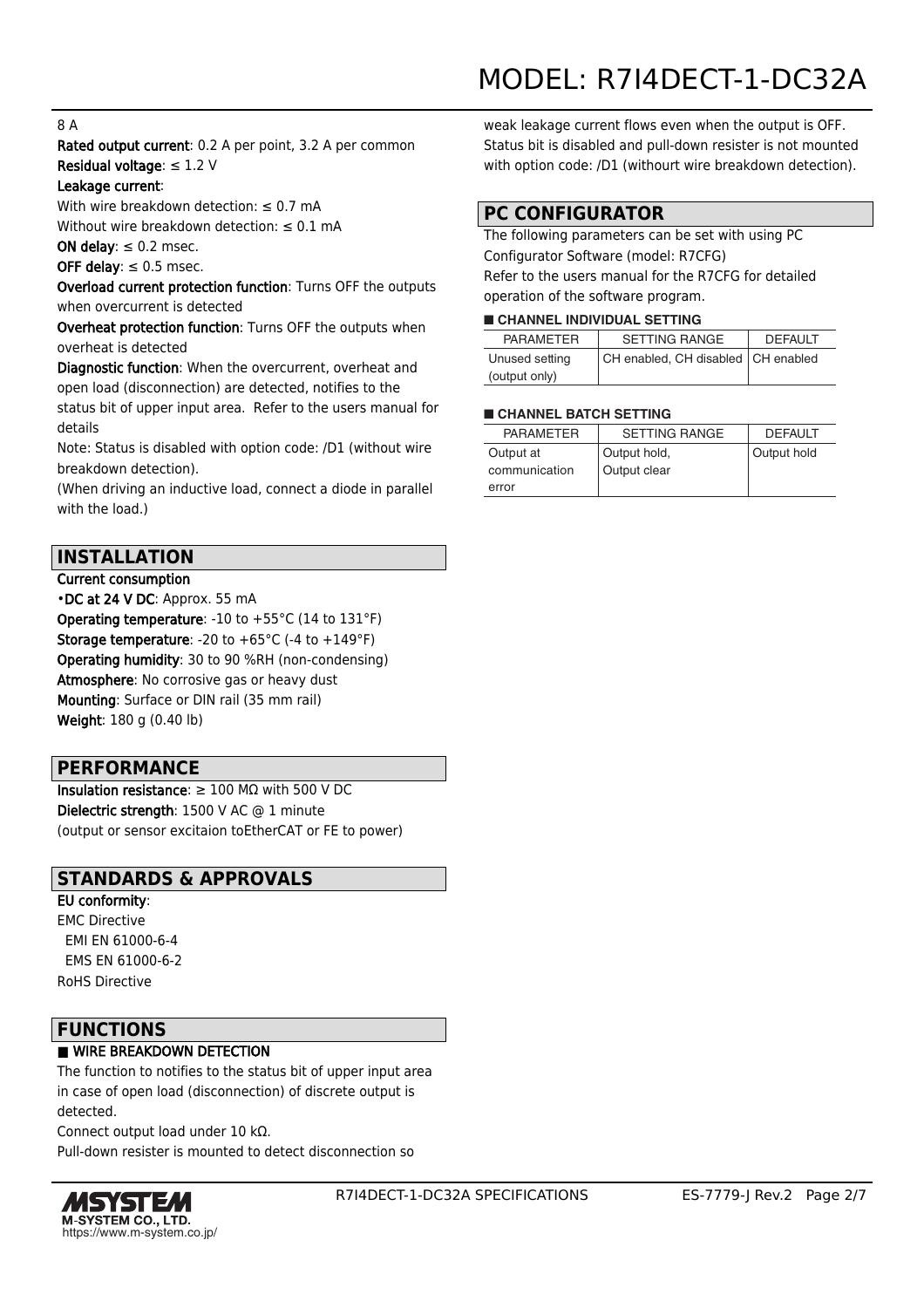

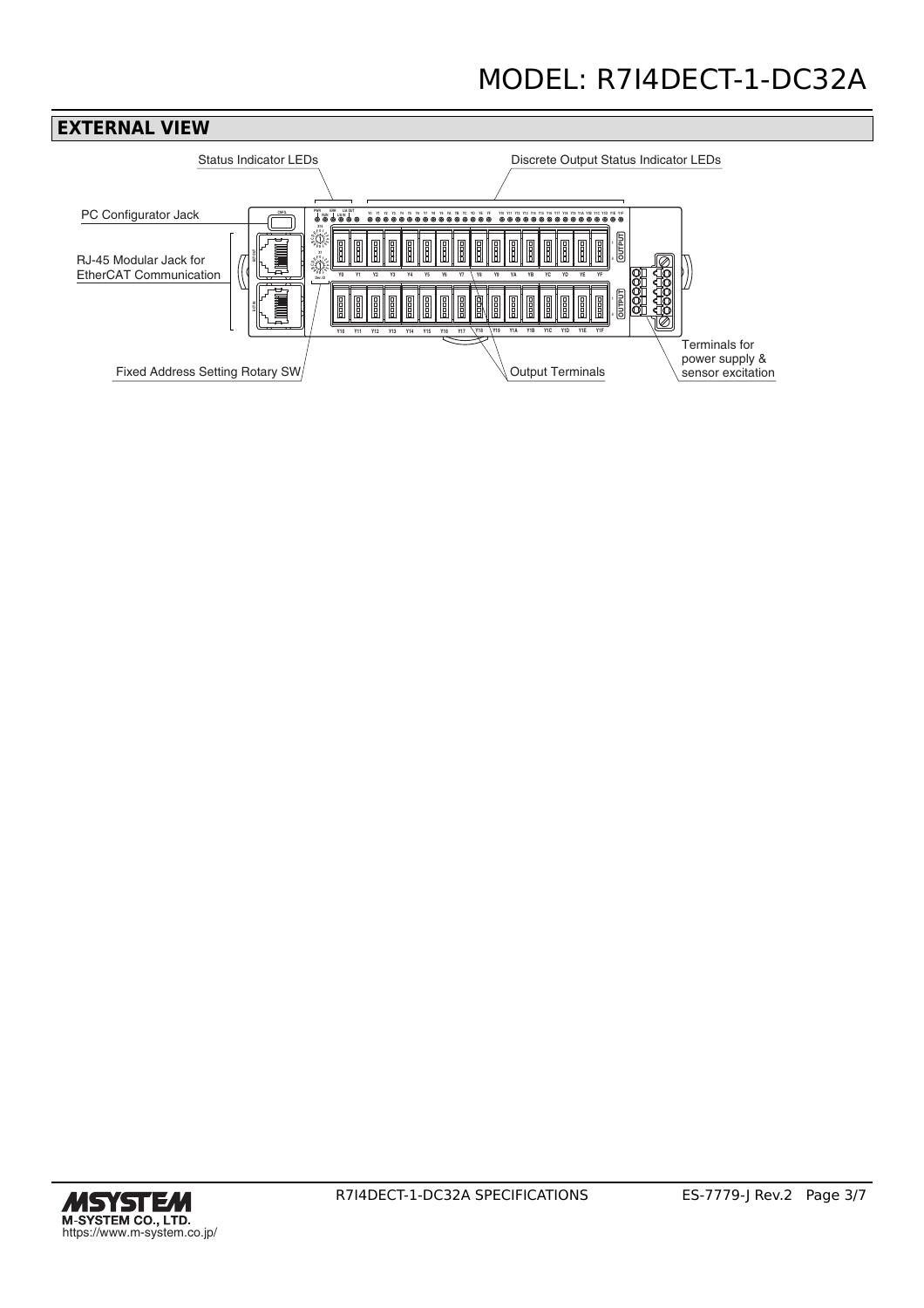### **TERMINAL ASSIGNMENTS**

#### **■OUTPUT TERMINAL ASSIGNMENT**

PIN



|                | 4                        | ĭυ             | miput v       |    | 4              | ĭΘ             | iriput o      |
|----------------|--------------------------|----------------|---------------|----|----------------|----------------|---------------|
| Y1             | 1                        | $+24V$         | <b>24V DC</b> | Y9 | 1              | $+24V$         | 24V DC        |
|                | 2                        | <b>NC</b>      | Unused        |    | 2              | NC.            | Unused        |
|                | 3                        | <b>NC</b>      | Unused        |    | 3              | N <sub>C</sub> | Unused        |
|                | $\overline{\mathcal{L}}$ | Y1             | Input 1       |    | $\overline{4}$ | Y9             | Input 9       |
| Y2             | 1                        | $+24V$         | <b>24V DC</b> | YA | 1              | $+24V$         | <b>24V DC</b> |
|                | $\overline{2}$           | <b>NC</b>      | Unused        |    | 2              | <b>NC</b>      | Unused        |
|                | 3                        | <b>NC</b>      | Unused        |    | 3              | <b>NC</b>      | Unused        |
|                | $\overline{\mathcal{L}}$ | Y <sub>2</sub> | Input 2       |    | $\overline{4}$ | YA             | Input 10      |
| Y3             | 1                        | $+24V$         | <b>24V DC</b> | YB | 1              | $+24V$         | <b>24V DC</b> |
|                | 2                        | <b>NC</b>      | Unused        |    | 2              | NC             | Unused        |
|                | 3                        | <b>NC</b>      | Unused        |    | 3              | NC             | Unused        |
|                | 4                        | Y3             | Input 3       |    | $\overline{4}$ | YB             | Input 11      |
| Y4             | 1                        | $+24V$         | 24V DC        | YC | 1              | $+24V$         | <b>24V DC</b> |
|                | $\overline{2}$           | <b>NC</b>      | Unused        |    | $\overline{2}$ | <b>NC</b>      | Unused        |
|                | 3                        | NC             | Unused        |    | 3              | NC             | Unused        |
|                | 4                        | Y4             | Input 4       |    | $\overline{4}$ | YC             | Input 12      |
| Y <sub>5</sub> | 1                        | $+24V$         | 24V DC        | YD | 1              | $+24V$         | 24V DC        |
|                | 2                        | NC             | Unused        |    | 2              | NC             | Unused        |
|                | 3                        | <b>NC</b>      | Unused        |    | 3              | <b>NC</b>      | Unused        |
|                | 4                        | Y5             | Input 5       |    | $\overline{4}$ | <b>YD</b>      | Input 13      |
| Y6             | 1                        | $+24V$         | 24V DC        | YE | 1              | $+24V$         | <b>24V DC</b> |
|                | $\overline{2}$           | <b>NC</b>      | Unused        |    | 2              | <b>NC</b>      | Unused        |
|                | 3                        | <b>NC</b>      | Unused        |    | 3              | <b>NC</b>      | Unused        |
|                | $\overline{4}$           | Y6             | Input 6       |    | $\overline{4}$ | YE             | Input 14      |
| <b>Y7</b>      | 1                        | $+24V$         | <b>24V DC</b> | YF | 1              | $+24V$         | 24V DC        |
|                | 2                        | <b>NC</b>      | Unused        |    | 2              | NC             | Unused        |
|                | 3                        | <b>NC</b>      | Unused        |    | 3              | <b>NC</b>      | Unused        |
|                | 4                        | Y7             | Input 7       |    | 4              | YF             | Input 15      |

| PIN |                | ID        | <b>FUNCTION</b> | PIN<br>No.       |                          | ID               | <b>FUNCTION</b> |
|-----|----------------|-----------|-----------------|------------------|--------------------------|------------------|-----------------|
| No. |                |           |                 |                  |                          |                  |                 |
| Y10 | 1              | $+24V$    | 24V DC          | Y18              | 1                        | $+24V$           | 24V DC          |
|     | $\overline{2}$ | <b>NC</b> | Unused          |                  | $\overline{2}$           | <b>NC</b>        | Unused          |
|     | 3              | <b>NC</b> | Unused          |                  | 3                        | <b>NC</b>        | Unused          |
|     | 4              | Y10       | Output 16       |                  | $\overline{\mathcal{L}}$ | Y18              | Output 24       |
| Y11 | 1              | $+24V$    | <b>24V DC</b>   | Y19              | 1                        | $+24V$           | 24V DC          |
|     | 2              | <b>NC</b> | Unused          |                  | $\overline{2}$           | <b>NC</b>        | Unused          |
|     | 3              | <b>NC</b> | Unused          |                  | 3                        | <b>NC</b>        | Unused          |
|     | 4              | Y11       | Output 17       |                  | $\overline{\mathcal{L}}$ | Y19              | Output 25       |
| Y12 | 1              | $+24V$    | <b>24V DC</b>   | Y1A              | 1                        | $+24V$           | <b>24V DC</b>   |
|     | $\overline{2}$ | <b>NC</b> | Unused          |                  | $\overline{2}$           | <b>NC</b>        | Unused          |
|     | 3              | <b>NC</b> | Unused          |                  | 3                        | <b>NC</b>        | Unused          |
|     | 4              | Y12       | Output 18       |                  | 4                        | Y <sub>1</sub> A | Output 26       |
| Y13 | 1              | $+24V$    | <b>24V DC</b>   | Y <sub>1</sub> B | 1                        | $+24V$           | <b>24V DC</b>   |
|     | 2              | <b>NC</b> | Unused          |                  | $\overline{c}$           | <b>NC</b>        | Unused          |
|     | 3              | <b>NC</b> | Unused          |                  | 3                        | <b>NC</b>        | Unused          |
|     | 4              | Y13       | Output 19       |                  | $\overline{\mathcal{L}}$ | Y <sub>1</sub> B | Output 27       |
| Y14 | $\mathbf{1}$   | $+24V$    | <b>24V DC</b>   | Y <sub>1</sub> C | $\mathbf{1}$             | $+24V$           | <b>24V DC</b>   |
|     | 2              | <b>NC</b> | Unused          |                  | 2                        | <b>NC</b>        | Unused          |
|     | 3              | <b>NC</b> | Unused          |                  | 3                        | <b>NC</b>        | Unused          |
|     | 4              | Y14       | Output 20       |                  | 4                        | Y <sub>1</sub> C | Output 28       |
| Y15 | $\mathbf{1}$   | $+24V$    | <b>24V DC</b>   | Y <sub>1</sub> D | $\mathbf{1}$             | $+24V$           | <b>24V DC</b>   |
|     | 2              | <b>NC</b> | Unused          |                  | $\overline{2}$           | <b>NC</b>        | Unused          |
|     | 3              | <b>NC</b> | Unused          |                  | 3                        | <b>NC</b>        | Unused          |
|     | 4              | Y15       | Output 21       |                  | $\overline{\mathcal{L}}$ | Y <sub>1</sub> D | Output 29       |
| Y16 | $\mathbf{1}$   | $+24V$    | <b>24V DC</b>   | Y <sub>1</sub> E | $\mathbf{1}$             | $+24V$           | <b>24V DC</b>   |
|     | 2              | <b>NC</b> | Unused          |                  | 2                        | <b>NC</b>        | Unused          |
|     | 3              | <b>NC</b> | Unused          |                  | 3                        | <b>NC</b>        | Unused          |
|     | 4              | Y16       | Output 22       |                  | 4                        | Y1E              | Output 30       |
| Y17 | 1              | $+24V$    | <b>24V DC</b>   | Y <sub>1</sub> F | 1                        | $+24V$           | <b>24V DC</b>   |
|     | 2              | <b>NC</b> | Unused          |                  | 2                        | <b>NC</b>        | Unused          |
|     | 3              | <b>NC</b> | Unused          |                  | 3                        | <b>NC</b>        | Unused          |
|     | 4              | Y17       | Output 23       |                  | 4                        | Y1F              | Output 31       |



 $\overline{a}$ 

L,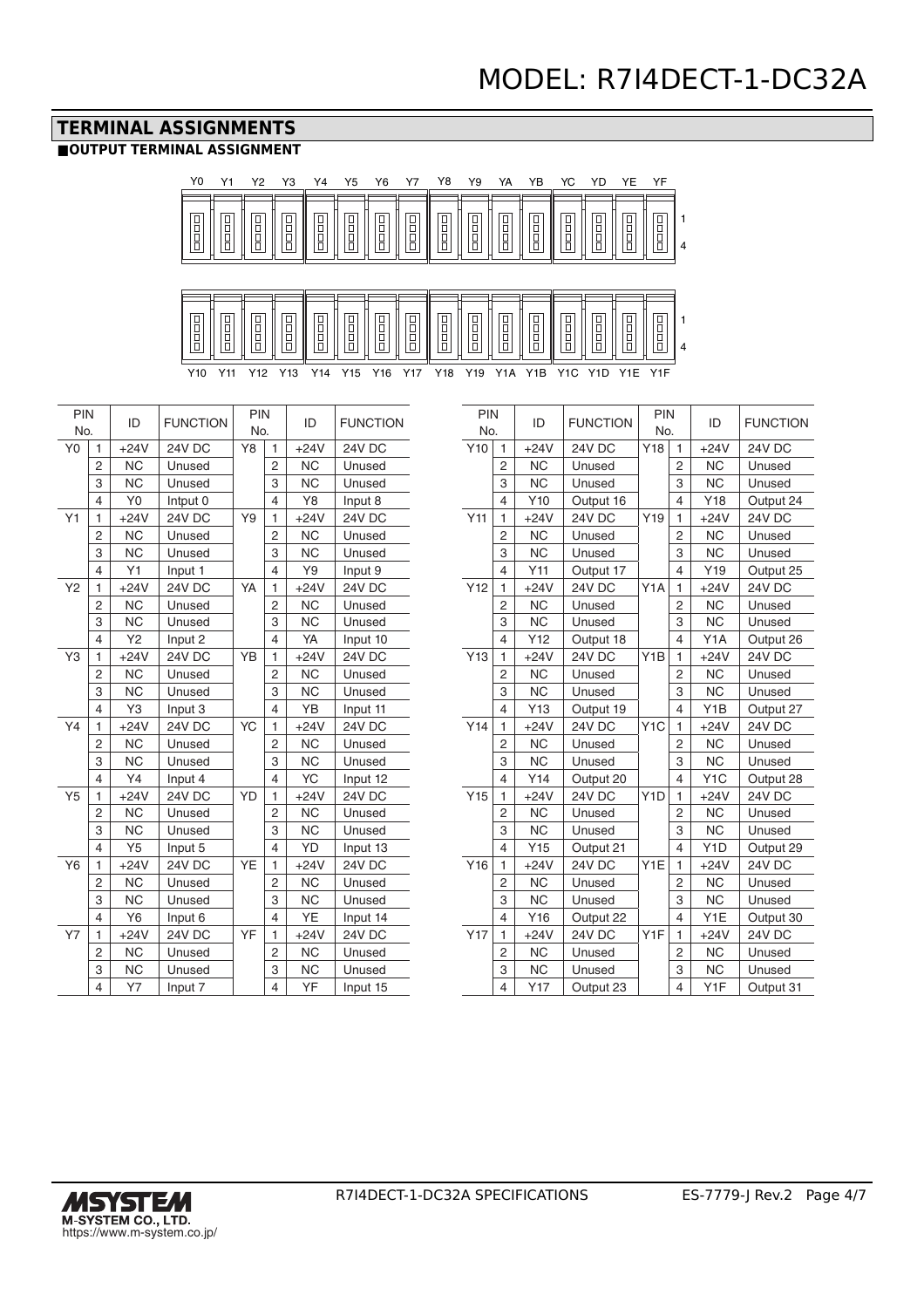#### ■ **POWER SUPPLY, SENSOR EXCITATION**

**Cable connector**: TFMC1,5 / 5–STF–3,5

- (Phoenix Contact) (included in the package) Applicable wire size: 0.2 - 1.5 mm<sup>2</sup>; stripped length 10 mm
- **Recommended solderless terminal**
- AI0,25−10YE 0.25 mm2 (Phoenix Contact)
- AI0,34−10TQ 0.34 mm2 (Phoenix Contact)
- AI0,5−10WH 0.5 mm2 (Phoenix Contact)
- AI0,75−10GY 0.75 mm2 (Phoenix Contact)
- A1−10 1.0 mm2 (Phoenix Contact) • A1,5−10 1.5 mm2 (Phoenix Contact)

| $\frac{2}{3}$ |  |
|---------------|--|
|               |  |
| š             |  |

| $1.$ PWR+ | <b>Power Supply</b> |
|-----------|---------------------|
| 2. PWR-   | Power Supply        |

- 3. FE Functional earth
- 4. SNSR.EXC+ Sensor excitation
- 5. SNSR.EXC– Sensor excitation

Note: The numbers marked on the connector have no relationship to the pin number of the unit. Wire according to the instruction manual of the unit.

#### **RESPONSE TIME**

• Output module

Response time is time from when a step (0 to 100%) output signal is received by the communication CPU of the output module (slave) until when its output reaches 90% of the final value.

T<sub>COM</sub>: EtherCAT communication cycle set by the host device (master) (The cycle is determined in accordance with the system configuration and settings.)

Tout: Output module response time  $\leq$  Delay time of output internal processing (Td) (communication cycle x 1) + 0 msec. (Te) + Delay time of output circuit (Tf)

ex.) When EtherCAT communication cycle: 1 msec. and delay time of output: ON,

Output module responce time(T<sub>OUT</sub>): Delay time of output internal processing (1 msec.) (communication cycle x 1) + 0 msec. + Delay time of output circuit  $(0.2 \text{ msec.}) = 1.2 \text{ [msec.]}$ 



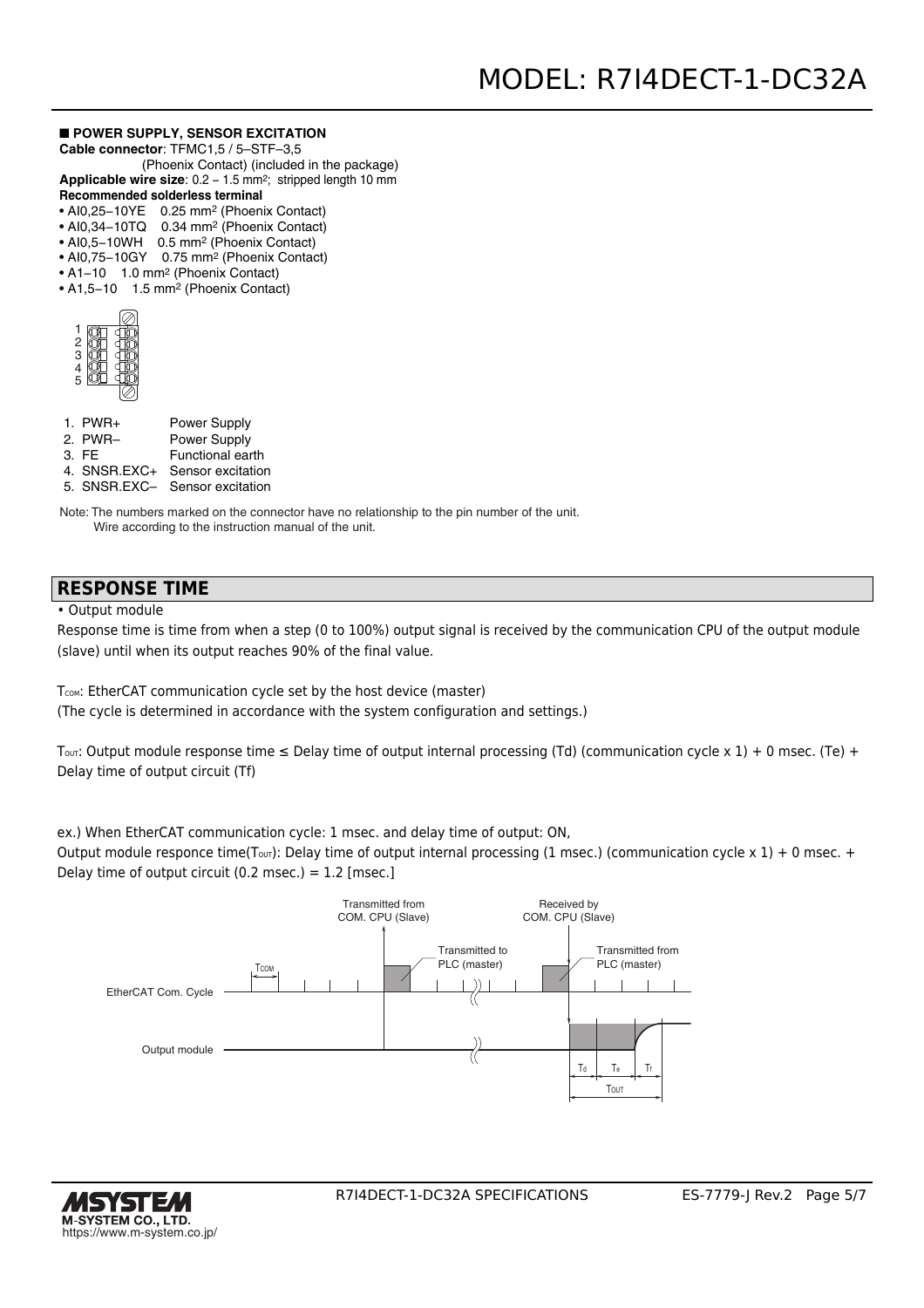# **I/O DATA DESCRIPTIONS**







0: OFF 1: ON

#### ■ **STATUS (Input Area Object)**



0: Normal

1: Detected the overcurrent/overheat and disconnection

Note: Status is disabled with option code: /D1 (without wire breakdown detection).

# **EXTERNAL DIMENSIONS unit: mm [inch]**